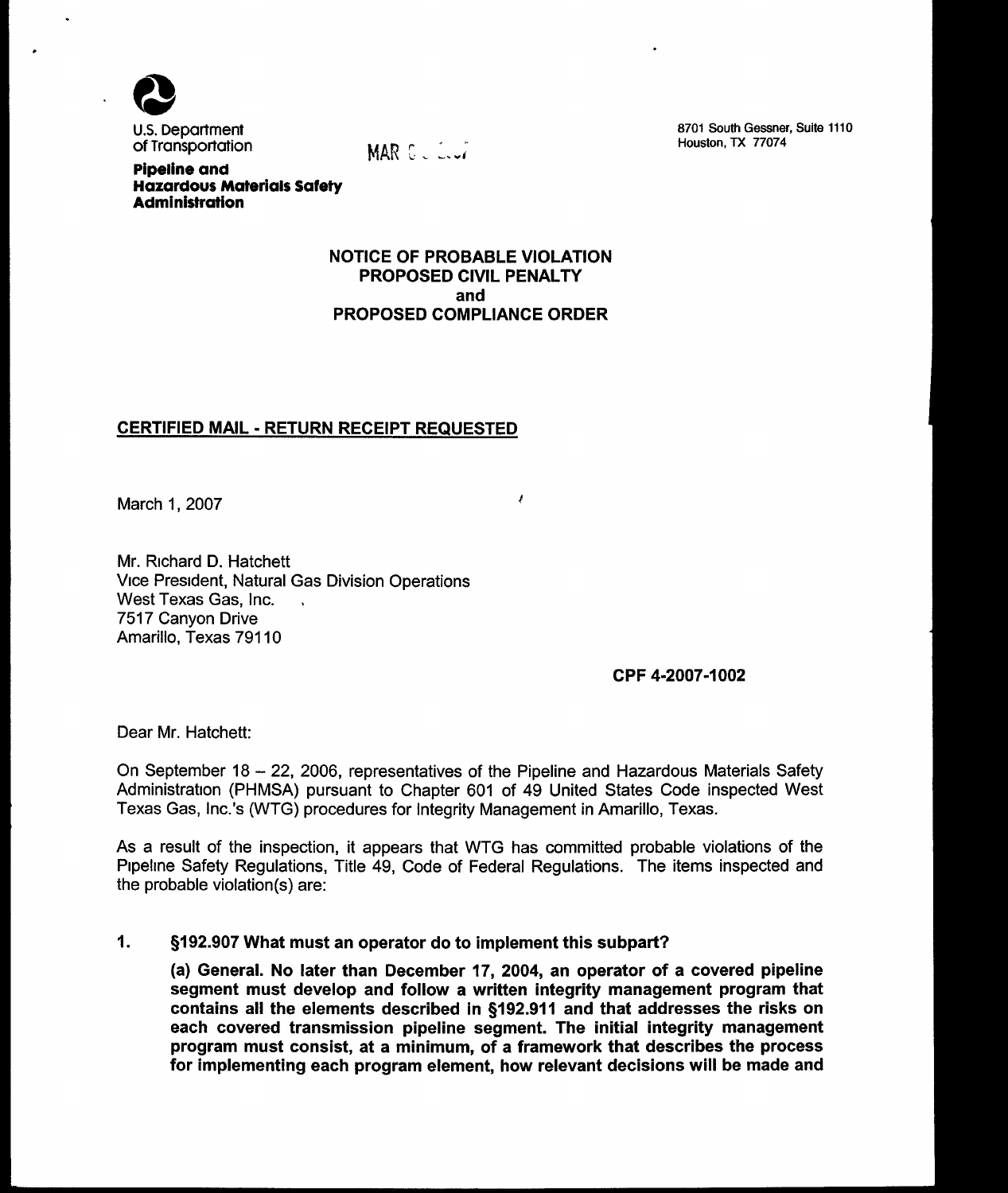by whom, a time line for completing the work to implement the program element, and how information gained from experience will be continuously incorporated into the program. The framework will evolve into a more detailed and comprehensive program. An operator must make continual improvements to the program.

(b) Implementation Standards. In carrying out this subpart, an operator must follow the requirements of this subpart and of ASME/ANSI B31. 8S (incorporated by reference, see §192.7) and its appendices, where specified. An operator may follow an equivalent standard or practice only when the operator demonstrates the alternative standard or practice provides an equivalent level of safety to the public and property. In the event of a conflict between this subpart and ASME/ANSI B31. 8S, the requirements in this subpart control.

\$192. 911 What are the elements of an integrity management program? An operator's initial integrity management program begins with a framework (see \$192. 907) and evolves into a more detailed and comprehensive integrity management program, as information is gained and incorporated into the program. An operator must make continual improvements to its program. The initial program framework and subsequent program must, at minimum, contain the following elements. (When indicated, refer to ASME/ANSI B31. 8S (incorporated by reference, see §192.7) for more detailed information on the listed element.)

(a) An identification of all high consequence areas, in accordance with \$192. 905.

(b) A baseline assessment plan meeting the requirements of  $§192.919$  and §192.921.

(c) An identification of threats to each covered pipeline segment, which must include data integration and a risk assessment. An operator must use the threat identification and risk assessment to prioritize covered segments for assessment (\$192. 917) and to evaluate the merits of additional preventive and mitigative measures (§192.935) for each covered segment.

(e) Provisions meeting the requirements of \$192. 933 for remediating conditions found during an integrity assessment.

(f) A process for continual evaluation and assessment meeting the requirements of §192.937.

(h) Provisions meeting the requirements of \$192. 935 for adding preventive and mitigative measures to protect the high consequence area.

(i) A performance plan as outlined in ASME/ANSI B31. 8S, section 9 that includes performance measures meeting the requirements of §192.945.

(j) Record keeping provisions meeting the requirements of \$192. 947.

(k) A management of change process as outlined in ASME/ANSI B31.8S, section 11.

(I) A quality assurance process as outlined in ASME/ANSI B31. 8S, section 12.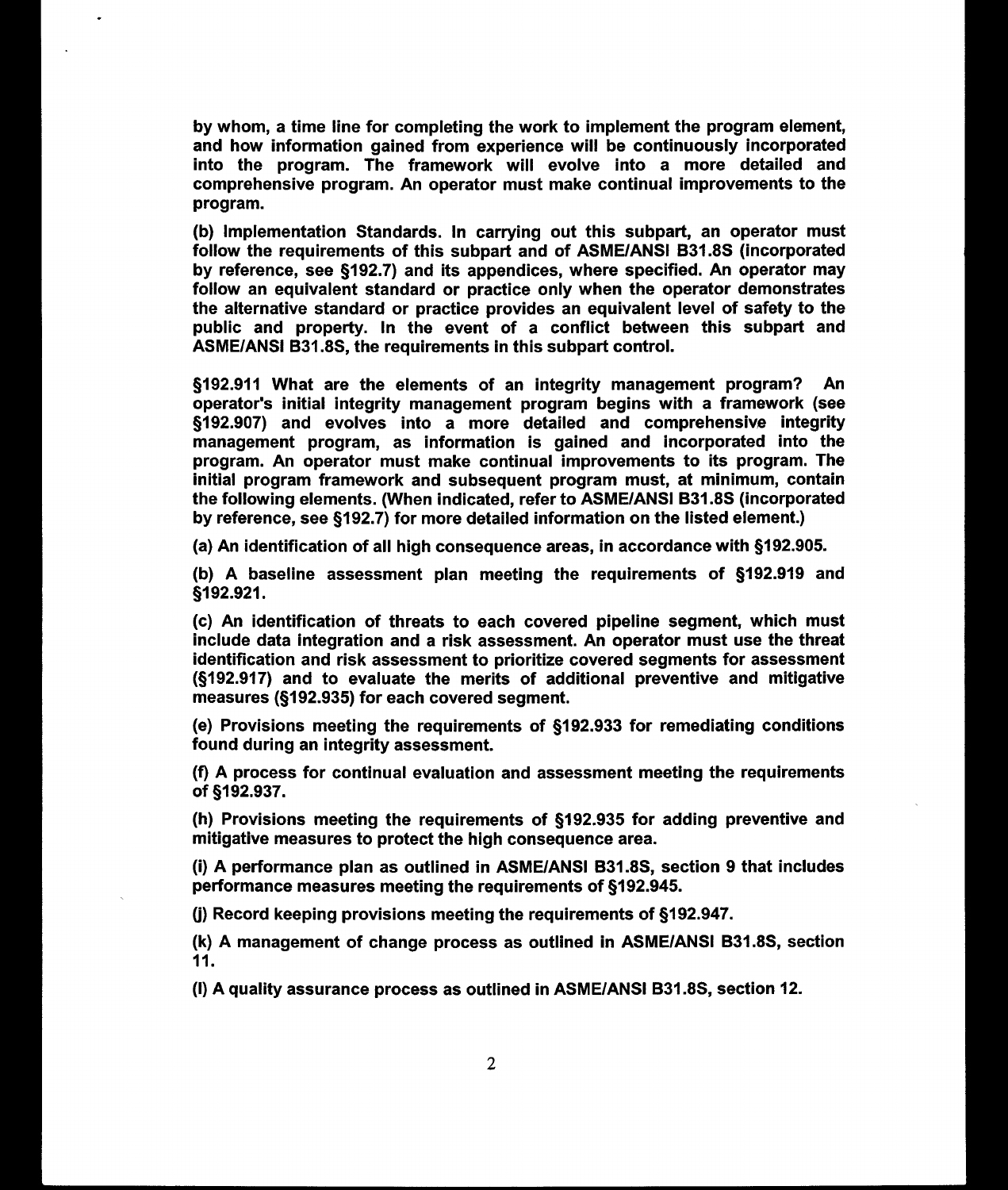(m) A communication plan that includes the elements of ASME/ANSI B31. 8S, section 10, and that includes procedures for addressing safety concerns raised by-

(1) OPS; and

(2) A State or local pipeline safety authority when a covered segment is located in a State where OPS has an interstate agent agreement.

(n) Procedures for providing (when requested), by electronic or other means, a copy of the operator's risk analysis or integrity management program to-

(1) OPS; and

(2) A State or local pipeline safety authority when a covered segment is located in a State where OPS has an interstate agent agreement.

(o) Procedures for ensuring that each integrity assessment is being conducted in a manner that minimizes environmental and safety risks.

(p) A process for identification and assessment of newly-identified high consequence areas. (See \$192. 905 and \$192. 921. )

WTG's integrity management (IM) program titled "Integrity Management Program for West Texas Gas, Inc. — September 28, 2004" did not consist, at a minimum, of a framework that describes the process for implementing each program element, how relevant decisions will be made and by whom, a time line for completing the work to implement the program element, and how information gained from experience will be continuously incorporated into the program. The WTG IM Plan document was parroted from the Gas IM Protocols with no processes, procedures or documentation of program elements or decisions. WTG did not follow the requirements of \$192, Subpart 0 and ASME/ANSI B31.8S (incorporated by reference, see §192.7) and its appendices, where specified.

WTG's IM program titled "Integrity Management Program for West Texas Gas, Inc. — September 28, 2004 and Appendix A" did not consist of processes, procedures and documentation to:

- identify all high consequence areas, in accordance with §192.905, as required by  $$192.911(a),$
- prepare a baseline assessment plan meeting the requirements of §192.919 and f192. 921, as required by \$192. 911(b),
- identify, integrate and perform risk assessment of threats to each covered pipeline segment per §192 917 and the evaluation of the merits of additional preventive and mitigative measures for each covered segment per §192.935, as required by §192.911(c),
- remediate conditions found during an integrity assessment to meet the requirements of \$192. 933, as required by \$192. 911(e),
- <sup>~</sup>maintain a continual evaluation and assessment meeting the requirements of \$192. 937, as required by \$192. 911(f),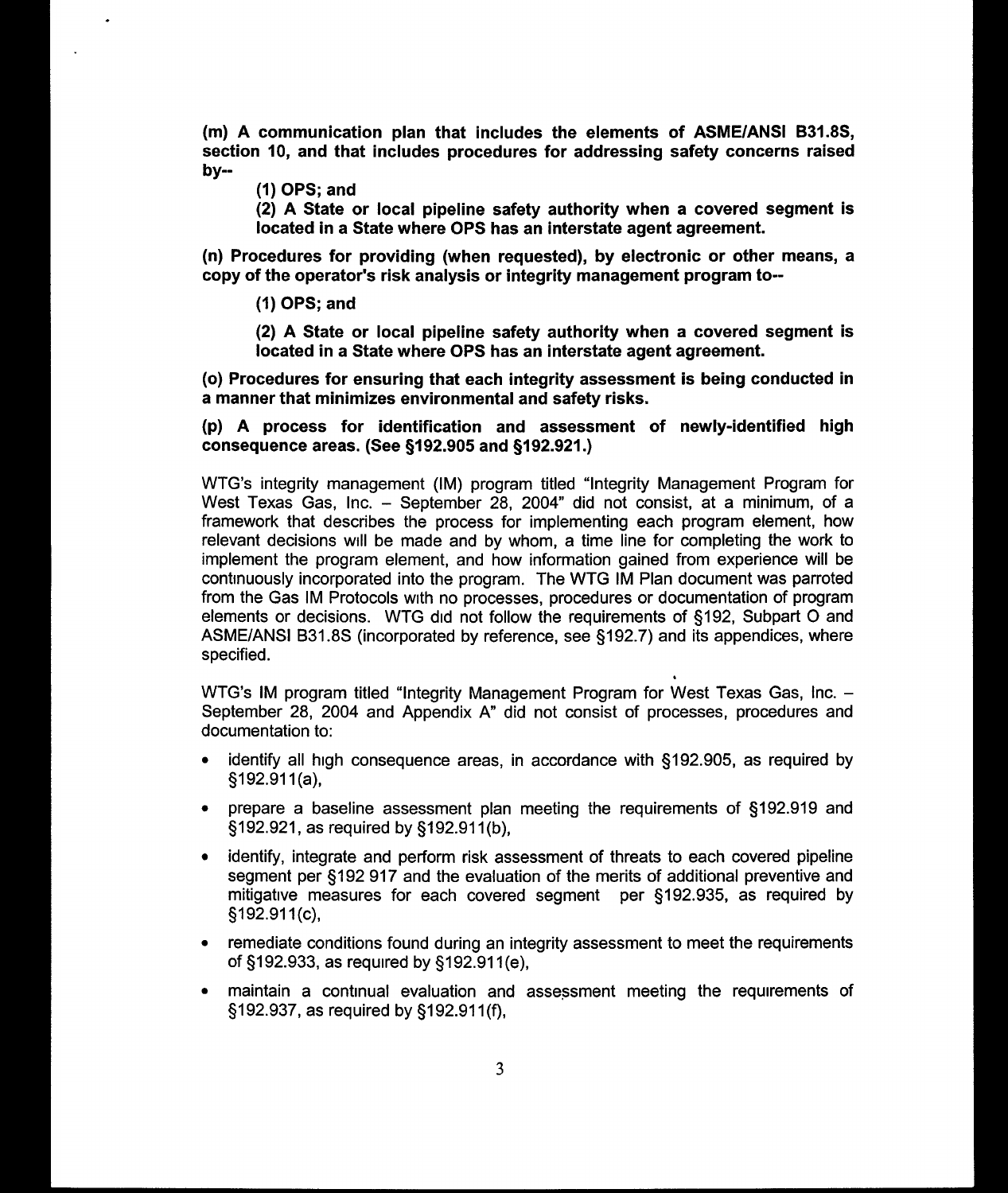- <sup>~</sup>implement preventive and mitigative measures to protect the high consequence area per requirements of \$192. 935, as required by \$192. 911(h),
- <sup>~</sup>implement a performance plan as outlined in ASME/ANSI B31. 8S, section 9 that includes performance measures meeting the requirements of §192.945, as required by §192.911(i),
- maintain record keeping in accordance with the requirements of §192.947, as required by \$192. 911(j),
- <sup>~</sup>maintain a management of change process as outlined in ASME/ANSI B31. 8S, section 11, as required by §192.911(k),
- perform and maintain quality assurance process as outlined in ASME/ANSI B31.8S, section 12, as required by §192.911(I),
- <sup>~</sup>maintain and perform a communication plan that includes the elements of ASME/ANSI B31.8S, section 10, and procedures for addressing safety concerns raised by PHMSA, State or local pipeline safety authority when a covered segment is located in a State where PHMSA has an interstate agent agreement, as required by  $$192.911(m),$
- <sup>~</sup>ensure that each integrity assessment is being conducted in a manner that minimizes environmental and safety risks, as required by §192.911(o),
- <sup>~</sup>ensure the identification and assessment of newly-identified high consequence areas per the requirements of \$192. 905 and \$192. 921, as required by \$192. 911(p).
- $2.$ \$192. 915 Nlhat knowledge and training must personnel have to carry out an integrity management program?

(a) Supervisory personnel. The integrity management program must provide that each supervisor whose responsibilities relate to the integrity management program possesses and maintains a thorough knowledge of the integrity management program and of the elements for which the supervisor is responsible. The program must provide that any person who qualifies as a supervisor for the integrity management program has appropriate training or experience in the area for which the person is responsible.

(b) Persons who carry out assessments and evaluate assessment results. The integrity management program must provide criteria for the qualification of any person-

(1) Who conducts an integrity assessment allowed under this subpart; or

(2) Who reviews and analyzes the results from an integrity assessment and evaluation; or

(3) Who makes decisions on actions to be taken based on these assessments.

(c) Persons responsible for preventive and mitigative measures. The integrity management program must provide criteria for the qualification of any person-

(1) Who implements preventive and mitigative measures to carry out this subpart, including the marking and locating of buried structures; or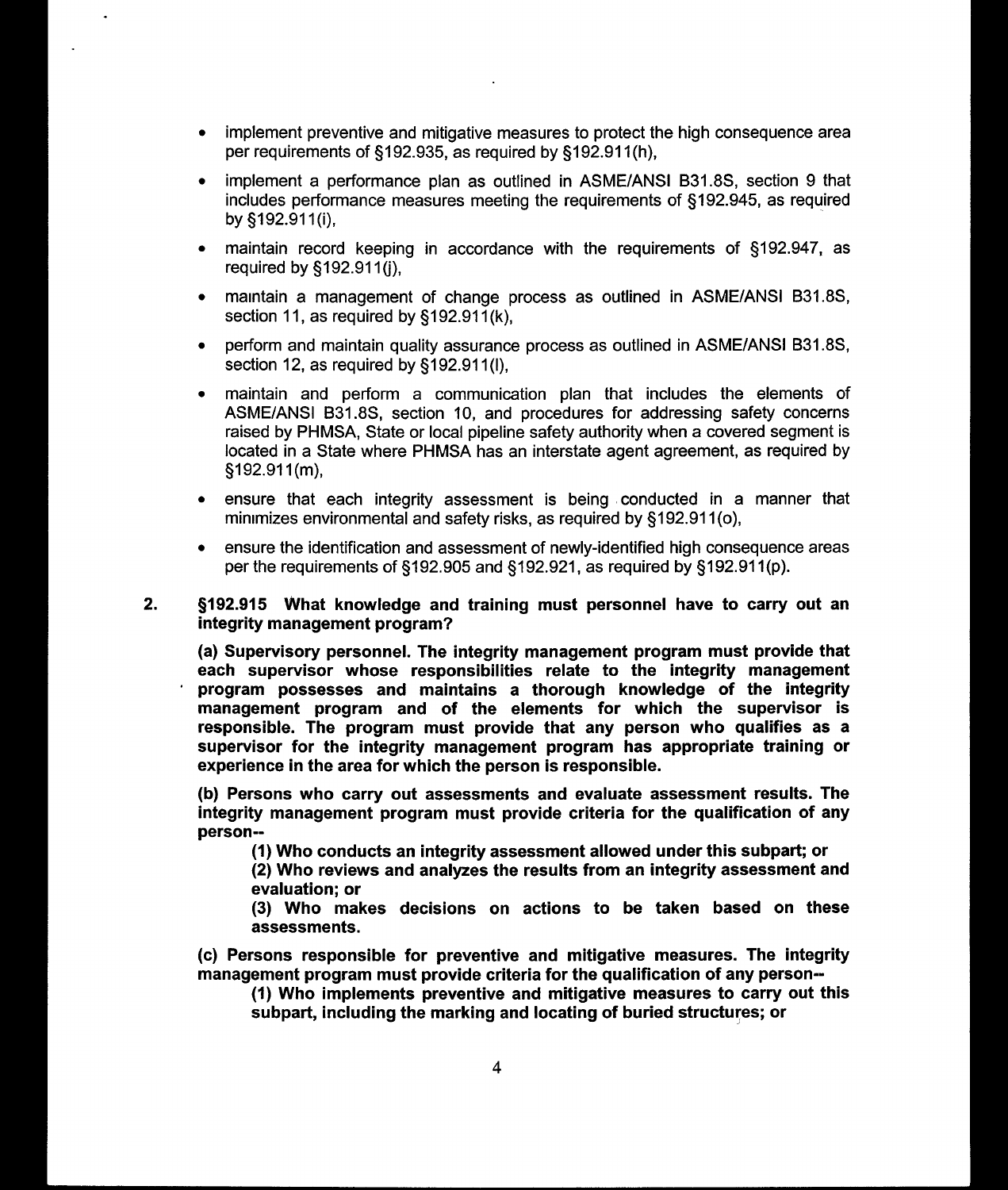## (2) Who directly supervises excavation work carried out in conjunction with an integrity assessment.

WTG's IM program titled "Integrity Management Program for West Texas Gas, Inc. -September 28, 2004 and Appendix A" did not consist of processes, procedures and documentation to:

- <sup>~</sup>Provide that each supervisor whose responsibilities relate to the integrity management program possesses and maintains a thorough knowledge of the integrity management program and of the elements for which the supervisor is responsible Any supervisory person who qualifies as a supervisor for the integrity management program must have documented appropriate training or experience in the area for which the person is responsible.
- <sup>~</sup>Ensure that persons who carry out assessments and evaluate assessment results for the integrity management program must provide criteria for the qualification of any person- who conducts; reviews and analyzes the results; makes decisions on actions to be taken based on these assessments,
- <sup>~</sup>Provide cnteria for persons responsible for preventive and mitigative measures. The integnty management program must provide critena for the qualification of any person who: a) implements preventive and mitigative measures to carry out this subpart, including the marking and locating of buned structures and b) directly supervises excavation work carried out in conjunction with an integrity assessment.

#### **Proposed Civil Penalty**

Under 49 United States Code, § 60122, you are subject to a civil penalty not to exceed \$100,000 for each violation for each day the violation persists up to a maximum of \$1,000,000 for any related series of violations. The Compliance Officer has reviewed the circumstances and supporting documentation involved in the above probable violation(s) and has recommended that you be preliminarily assessed a civil penalty of \$35, 000 as follows:

| Item number | <b>PENALTY</b> |
|-------------|----------------|
|             | \$30,000       |
|             | \$5,000        |

#### Proposed Compliance Order

With respect to items 1 and 2 pursuant to 49 United States Code § 60118, the Pipeline and Hazardous Materials Safety Administration proposes to issue a Compliance Order to West Texas Gas. Please refer to the Proposed Compliance Order, which is enclosed and made a part of this Notice.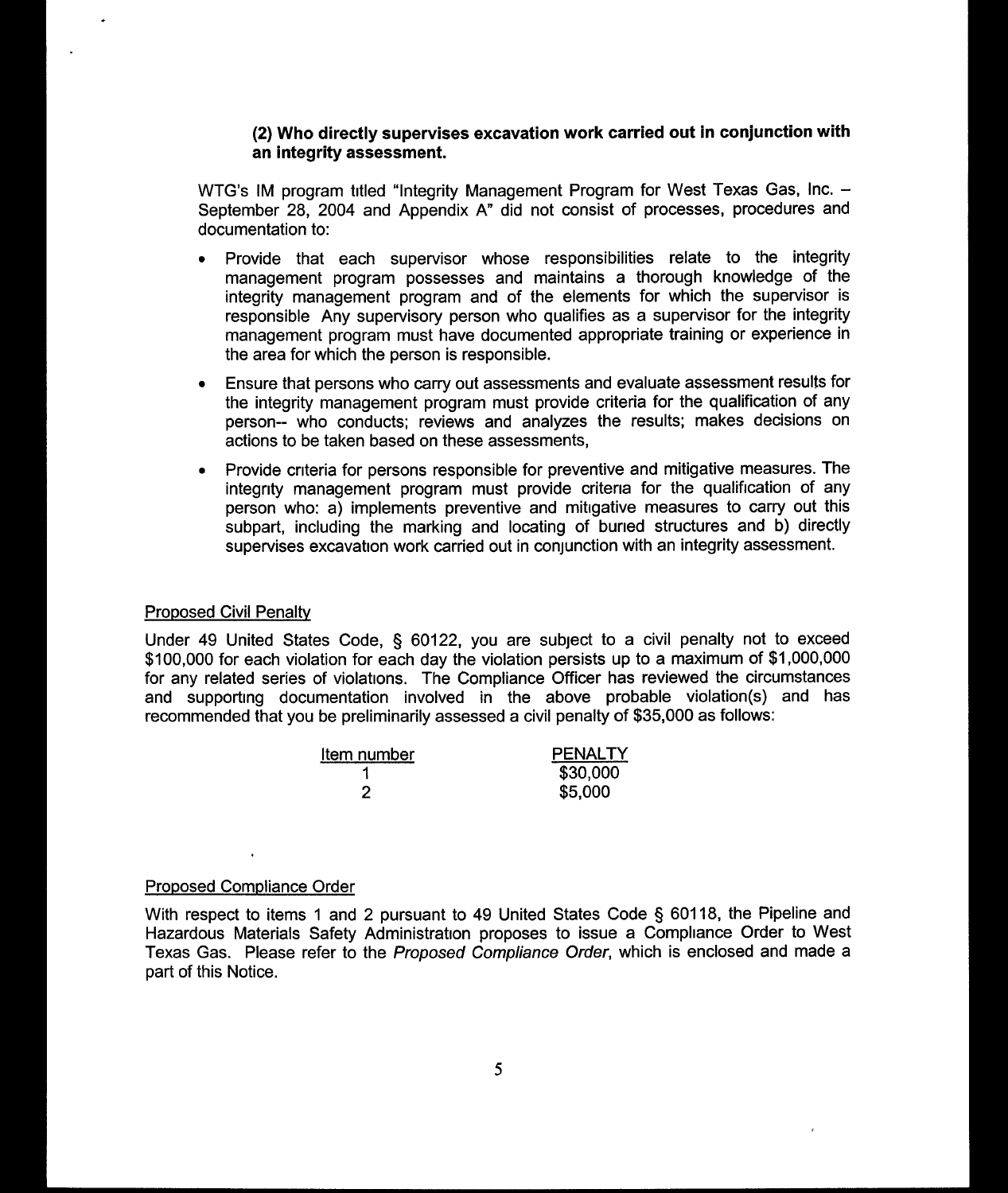# Response to this Notice

Enclosed as part of this Notice is a document entitled Response Options for Pipeline Operators in Compliance Proceedings. Please refer to this document and note the response options. Be advised that all material you submit in response to this enforcement action is subject to being made publicly available. If you believe that any portion of your responsive material qualifies for confidential treatment under 5 U.S.C. 552(b), along with the complete original document you must provide a second copy of the document with the portions you believe qualify for confidential treatment redacted and an explanation of why you believe the redacted information qualifies for confidential treatment under 5 U.S.C. 552(b). If you do not respond within 30 days of receipt of this Notice, this constitutes a waiver of your right to contest the allegations in this Notice and authorizes the Associate Administrator for Pipeline Safety to find facts as alleged in this Notice without further notice to you and to issue a Final Order.

ln your correspondence on this matter, please refer to CPF 4-2007-1002 and for each document you submit, please provide a copy in electronic format whenever possible.

Sincerely,

I'll duly

R. M. Seeley Director, Southwest Region Pipeline and Hazardous Materials Safety Administration

Enclosures: Proposed Compliance Order Response Options for Pipeline Operators in Compliance Proceedings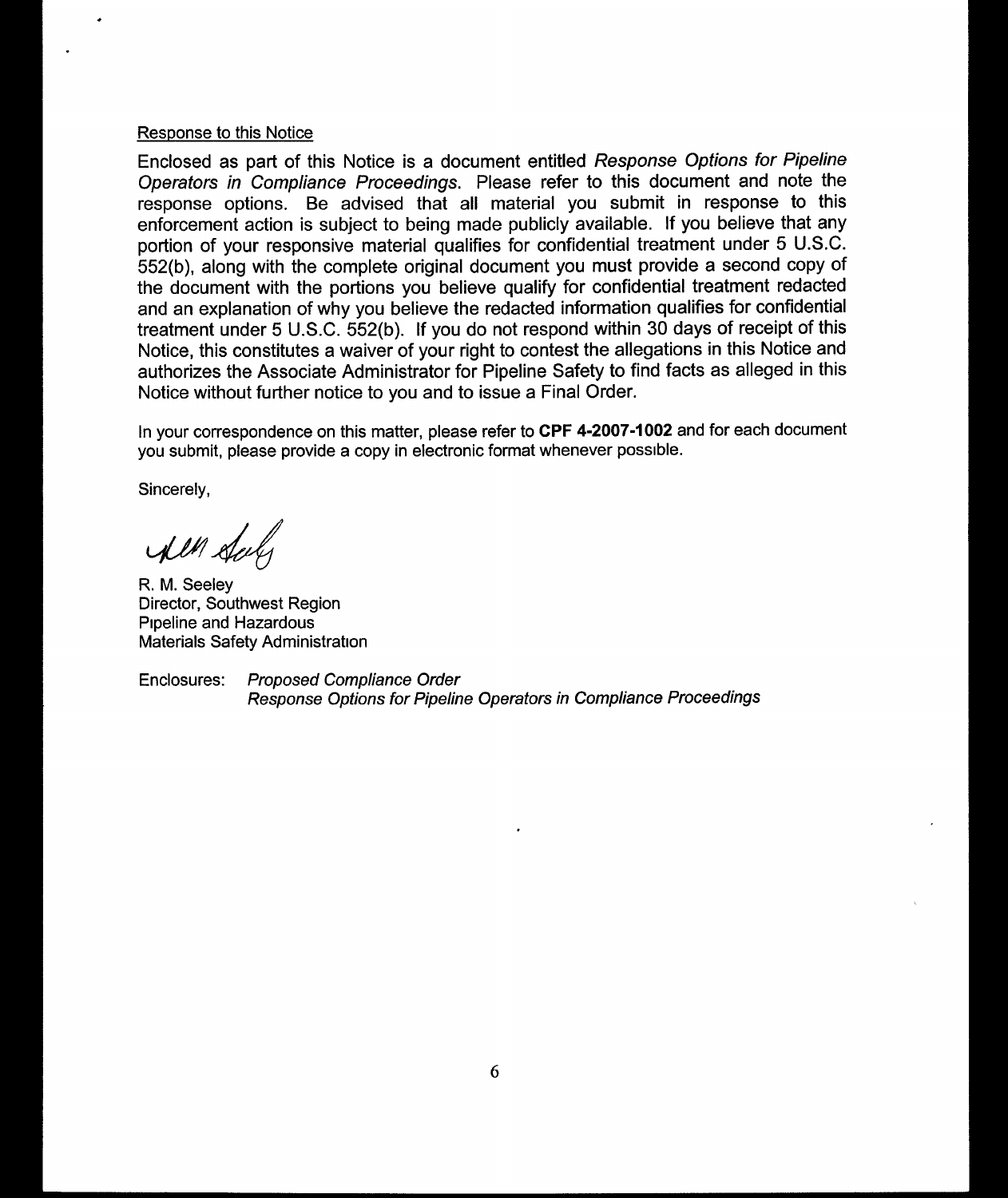### PROPOSED COMPLIANCE ORDER

Pursuant to 49 United States Code § 60118, the Pipeline and Hazardous Materials Safety Administration (PHMSA) proposes to issue to West Texas Gas, Inc. (WTG) a Compliance Order incorporating the following remedial requirements to ensure the compliance of WTG with the pipeline safety regulations:

- In regard to Item Number 1.A of the Notice, pertaining to identifying the high  $1.$ consequence areas in accordance with \$192. 905, as required by \$192. 911(a), WTG must develop, implement, and document appropriate processes and procedures.
- In regard to Item Number 1.B of the Notice, pertaining to preparing a baseline  $2.$ assessment plan in accordance with \$192. 919 and \$192. 921, as required by \$192. 911(b), WTG must prepare a baseline assessment plan.
- In regard to Item Number 1.C of the Notice, pertaining to identification of threats  $3.$ to integrity and use of the information in accordance with \$192. 917 and evaluation of preventive and mitigative measures per \$192. 935, as required by \$192 911(c), WTG must develop, implement and document appropriate procedures to identify, integrate and perform risk assessment of threats to each covered pipeline segment and evaluate the merits of additional preventative and mitigative measures for each covered segment.
- In regard to Item Number 1.D of the Notice, pertaining to remediating conditions 4. found during an integrity assessment in accordance with \$192. 933, as required by \$192. 911(e), WTG must develop and document appropriate procedures.
- In regard to Item Number 1.E of the Notice, pertaining to a continual process of 5. evaluation and assessment in accordance with §192.937, as required by \$192. 911(f), WTG must develop and document appropriate procedures.
- In regard to Item Number 1.F of the Notice, pertaining to implementing 6. preventative and mitigative measures to protect high consequence areas in accordance with §192.935, as required by §192.911(h), WTG must develop, implement and document appropriate procedures.
- In regard to Item Number 1. G of the Notice, pertaining to implementing a  $\overline{7}$ . performance plan as outlined in ASME/ANSI B31. 8S, section 9 that includes performance measures meeting the requirements of §192.945, as required by \$192. 911(i), WTG must develop, implement and document appropriate procedures.
- In regard to Item Number 1. H of the Notice, pertaining to maintaining record 8. keeping in accordance the requirements \$192. 947, as required by \$192. 911(j), WTG must develop, implement and document appropriate procedures.
- 9. In regard to Item Number 1.1 of the Notice, pertaining to maintaining a management of change process as outlined in ASME/ANSI B31. 8S, section 11, as required by §192.911(k), WTG must develop, implement and document appropnate procedures.
- 10. In regard to Item Number 1.J of the Notice, pertaining to maintaining a quality assurance process as outlined in ASME/ANSI B31. 8S, section 12, as required by